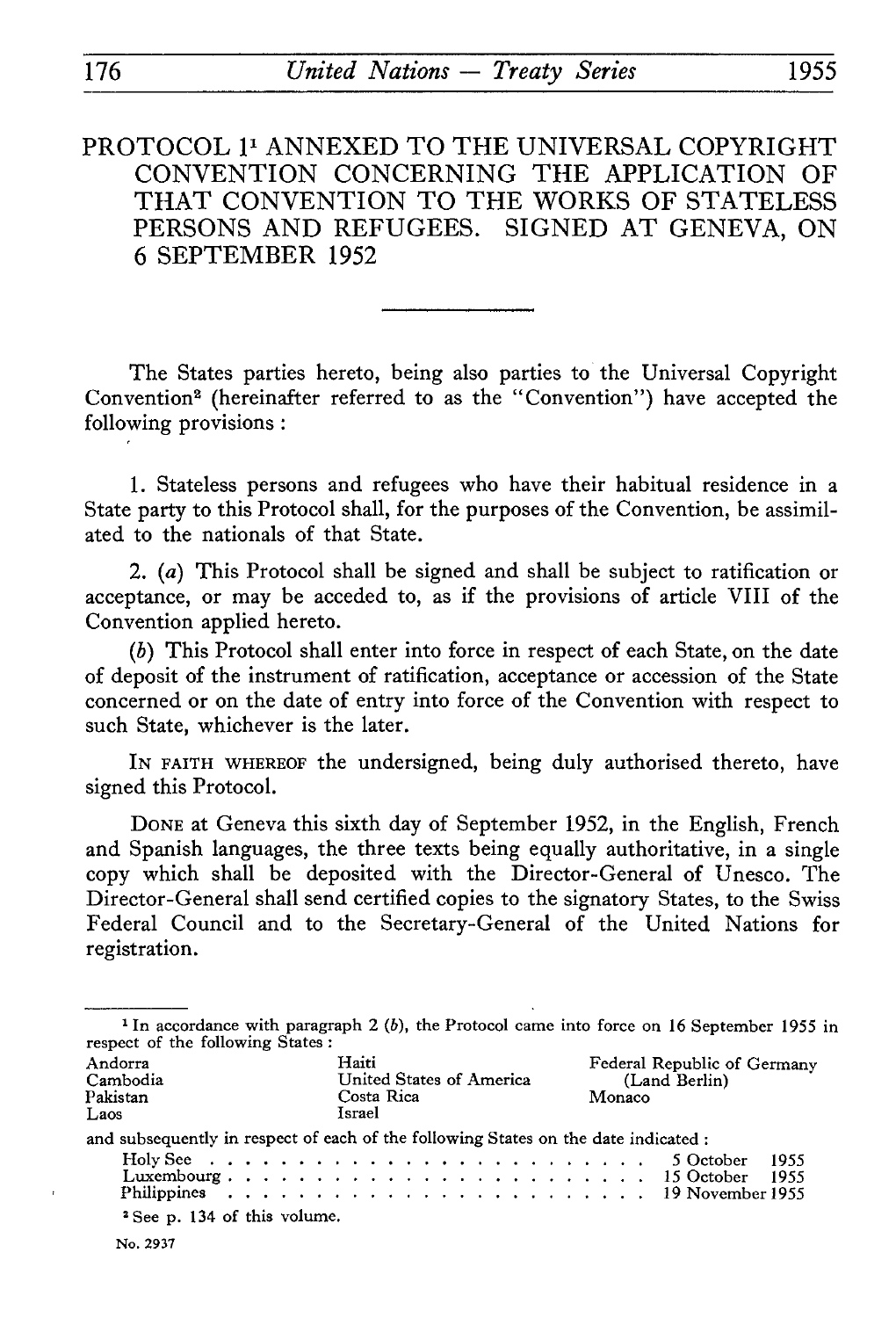For Afghanistan : Pour l'Afghanistan : Por Afganistàn :

For the People's Republic of Albania : Pour la République populaire d'Albanie : Por la Repûblica Popular de Albania :

For the German Federal Republic : Pour la République fédérale d'Allemagne : Por la Repûblica Federal Alemana :

**HOLZAPFEL** 

For Andorra : Pour Andorre : Por Andorra :

> Marcel PLAISANT PUGET

For the Kingdom of Saudi-Arabia : Pour le Royaume de l'Arabie Saoudite : Por el Reino de Arabia Saudita :

For thé Argentine Republic : Pour la République Argentine : Por la Repûblica Argentina :

### E. MENDILAHARZU

For the Federation of Australia : Pour la Fédération de l'Australie : Por la Federaciôn de Australia :

> H. R. WILMOT *ad réf.*

For Austria : Pour l'Autriche : Por Austria :

Dr Kurt FRIEBERGER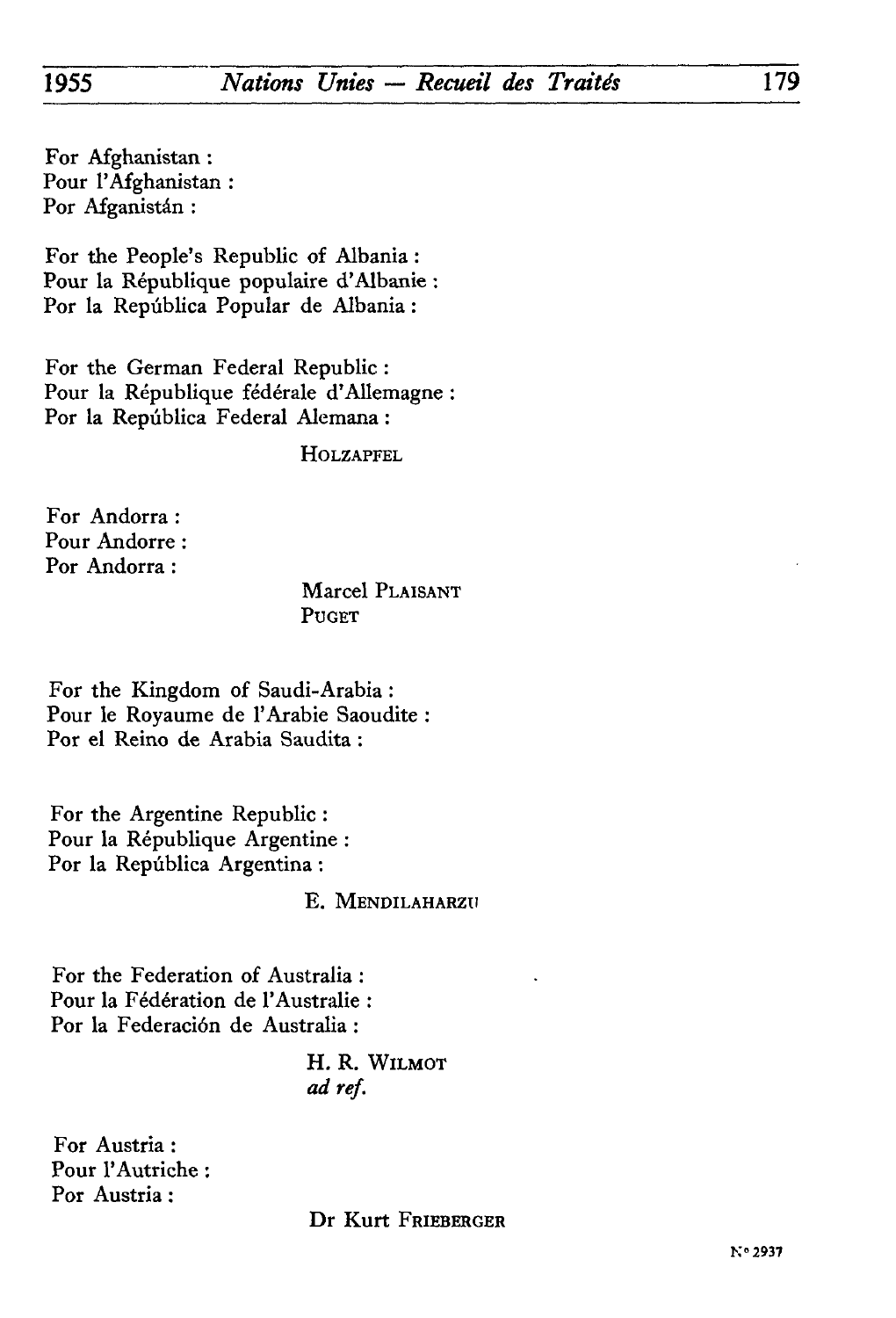For Belgium : Pour la Belgique : For Bélgica :

> J. GUILLAUME P. RECHT A. GUISLAIN *[30 December 1952 — 30 décembre 1952]*

For the Byelorussian Soviet Socialist Republic : Pour la République socialiste soviétique de Biélorussie : Por la Repûblica Socialista Soviética de Bielorrusia :

For thé Union of Burma Pour l'Union birmane : Por la Union Birmana :

For Bolivia : Pour la Bolivie : Por Bolivia :

For Brazil : Pour le Brésil : Por Brasil :

Ildefonso MASCARENHAS DA SILVA

For the Bulgarian People's Republic : Pour la République populaire de Bulgarie Por la Repûblica popular de Bulgaria :

For the Kingdom of Cambodia : Pour le Royaume du Cambodge : Por el Reino de Cambodia :

No. 2937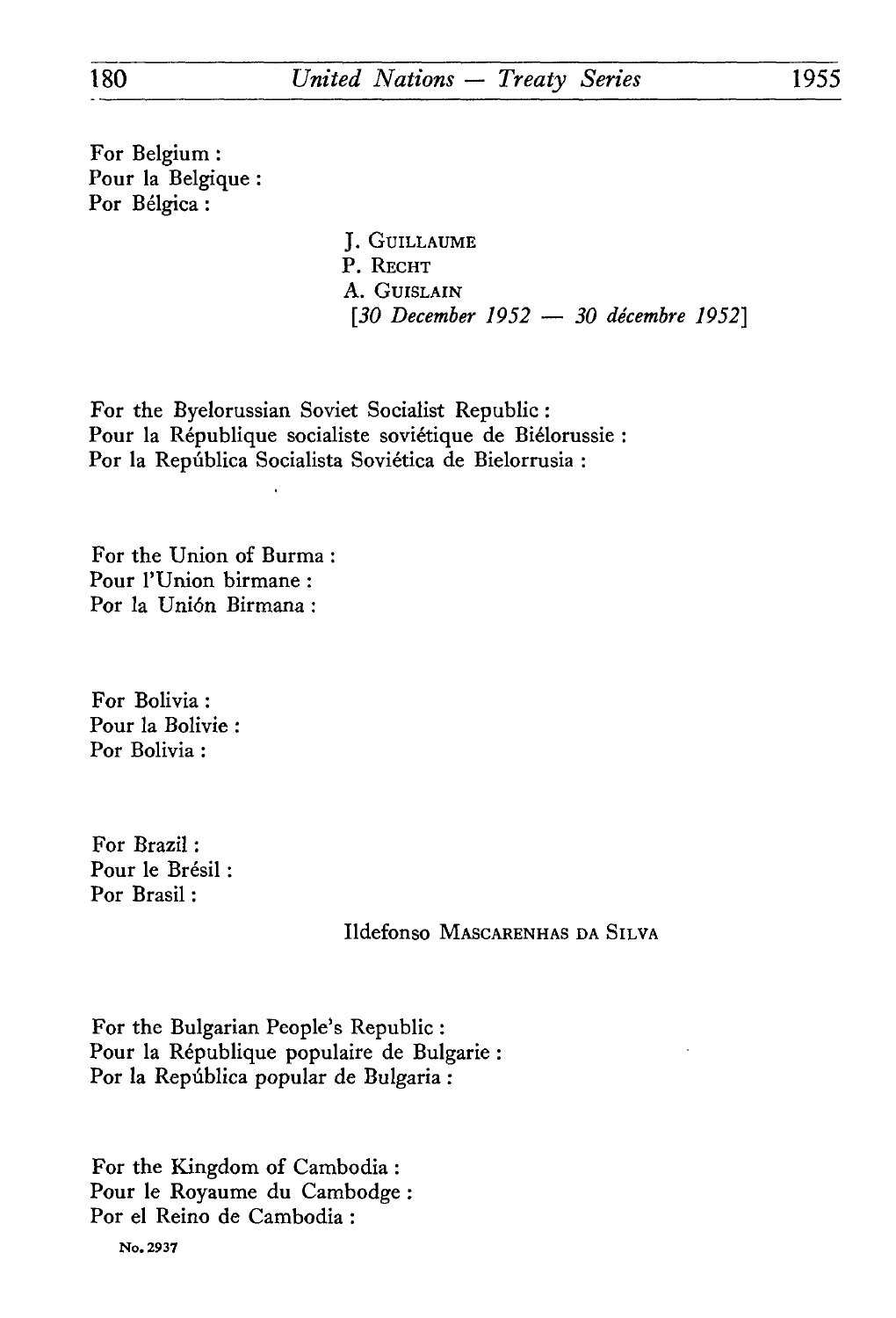For Canada : Pour le Canada : Por Canadá:

> Dr. Victor L. Doré C. STEIN G. G. BECKETT

For Ceylon : Pour Ceylan : Por Ceilân :

For Chile : Pour le Chili : Por Chile :

For China : Pour la Chine Por China :

For the Republic of Colombia : Pour la République de Colombie Por la Repûblica de Colombia :

For the Republic of Korea : Pour la République de Corée Por la Repûblica de Corea :

For Costa Rica : Pour le Costa-Rica : Por Costa Rica :

For Cuba : Pour Cuba : Por Cuba :

> J. J. REMOS N. CHEDIAK Hilda LABRADA BERNAL

÷  $\ddot{\phantom{a}}$ 

ŧ

t. ÷

> ŧ ŧ.

> ÷

 $\sim 10^{-1}$ t este

 $\mathcal{L}^{\pm}$  .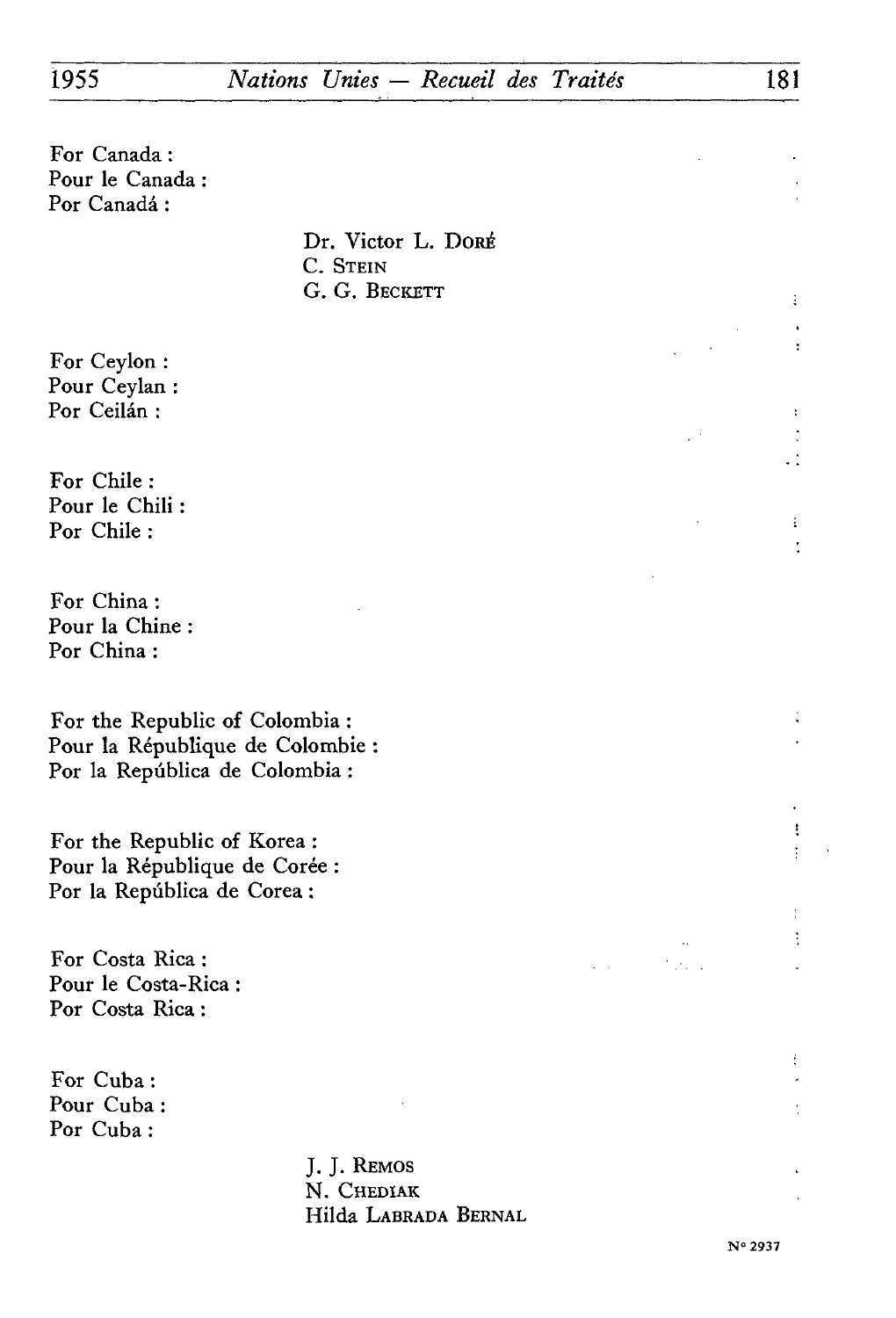For Denmark : Pour le Danemark : For Dinamarca :

Torben LUND

For the Dominican Republic : Pour la République Dominicaine : Por la República Dominicana :

For Egypt : Pour l'Egypte : Por Egipto :

For the Republic of El Salvador : Pour la République de El Salvador : Por la Repûblica de El Salvador :

## H. ESCOBAR-SERRANO AMY

For Ecuador : Pour l'Equateur : Por Ecuador :

For Spain : Pour l'Espagne : Por España :

For the United States of America : Pour les États-Unis d'Amérique : Por los Estados Unidos de América :

Luther H. EVANS

For Ethiopia : Pour l'Ethiopie : Por Etiopia :

Pour la Finlande Por Finlandia : For Finland :

**No. 2937**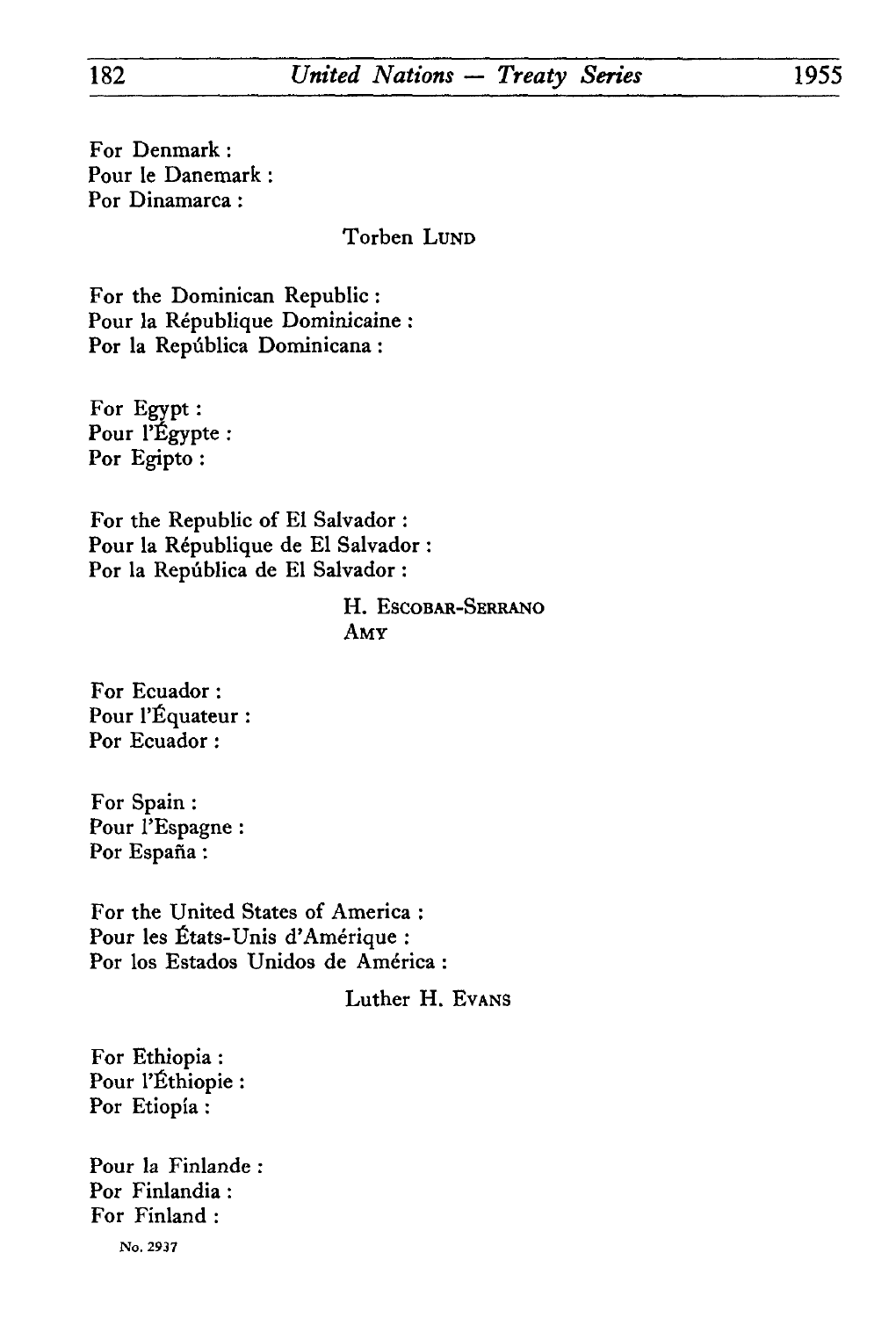For France : Pour la France : Por Francia :

> Marcel PLAISANT PUGET J. ESCARRA Marcel BOUTET

For Greece : Pour la Grèce Por Grecia :

For Guatemala : Pour le Guatemala : Por Guatemala :

> *ad referendum* Alb. DUPONT-WILLEMIN

For the Republic of Haiti : Pour la République d'Haïti : Por la Repûblica de Haiti :

A. ADDOR

For the Republic of Honduras : Pour la République de Honduras : Por la Repûblica de Honduras :

Basilio DE TELEPNEF

For the Hungarian People's Republic : Pour la République populaire hongroise Por la Repûblica Popular de Hungria :

For India : Pour l'Inde : Por India :

B. N. LOKUR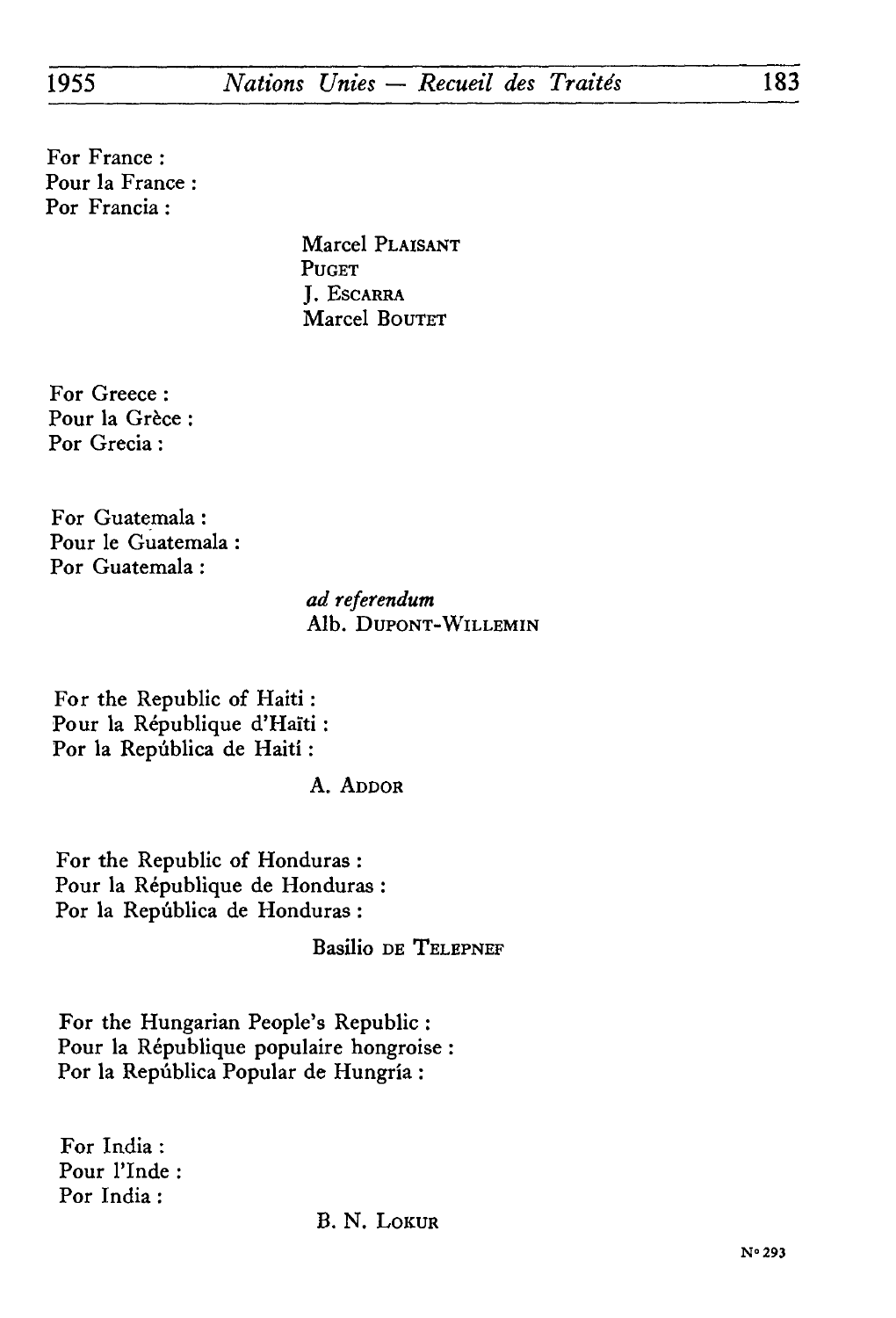For the Republic of Indonesia : Pour la République d'Indonésie : For la Repûblica de Indonesia :

For Iran : Pour l'Iran : Por Irán :

For Irak : Pour l'Irak : For Irak :

For Ireland : Pour l'Irlande : For Irlanda :

# Edward A. CLEARY Patrick J. McKENNA

For Iceland : Pour l'Islande : Por Islandia :

For the State of Israel : Pour l'État d'Israël : Por el Estado de Israel :

> Maurice FISHER *[16 December 1952 — 16 décembre 1952]*

> > كالوعاء المتواردة

For Italy : Pour l'Italie : Por Italia :

> Antonio PENNETTA Filippo PASQUERA

For Japan : Pour le Japon : Por Japón:

> Toru HAGUIWARA *[3 January 1953 — 3 janvier 1953]*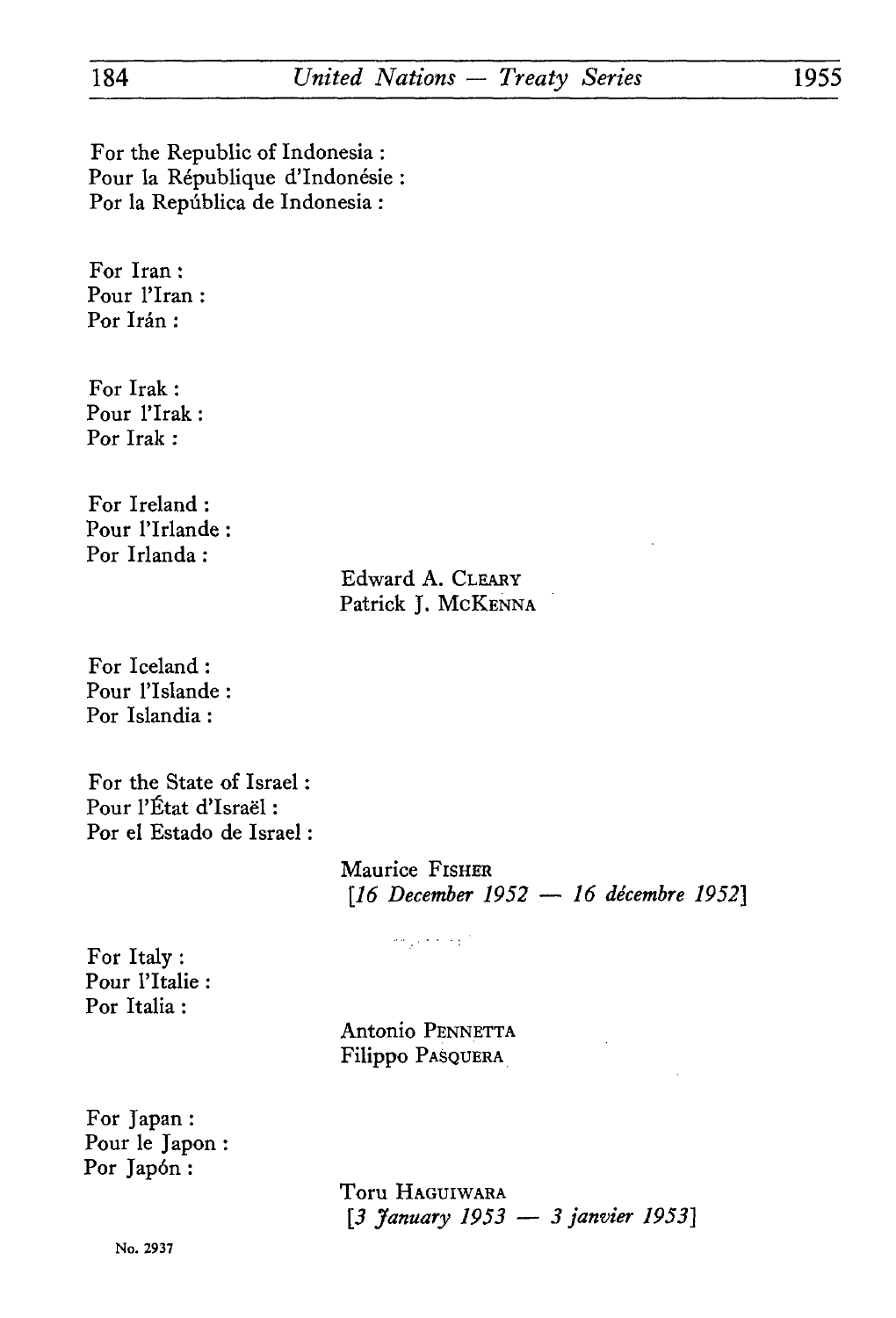For the Hashemite Kingdom of Jordan : Pour le Royaume Hachémite de Jordanie Por el Reino Hachemita de Jordania :

For the Kingdom of Laos : Pour le Royaume du Laos : Por el Reino de Laos :

For the Lebanon : Pour le Liban : Por Libano :

For Liberia : Pour le Libéria : Por Liberia :

> Nat. MASSAQUOI J. Alb. JONES

For Libya : Pour la Libye : Por Libia :

For Liechtenstein : Pour le Liechtenstein : Por Liechtenstein :

For Luxemburg : Pour le Luxembourg : Por Luxemburgo :

J. STURM

For Mexico : Pour le Mexique : Por México :

For Monaco : Pour Monaco : Por Mónaco:

> SOLAMITO C. BARREIRA

 $\mathcal{L}_{\mathcal{A}}$  .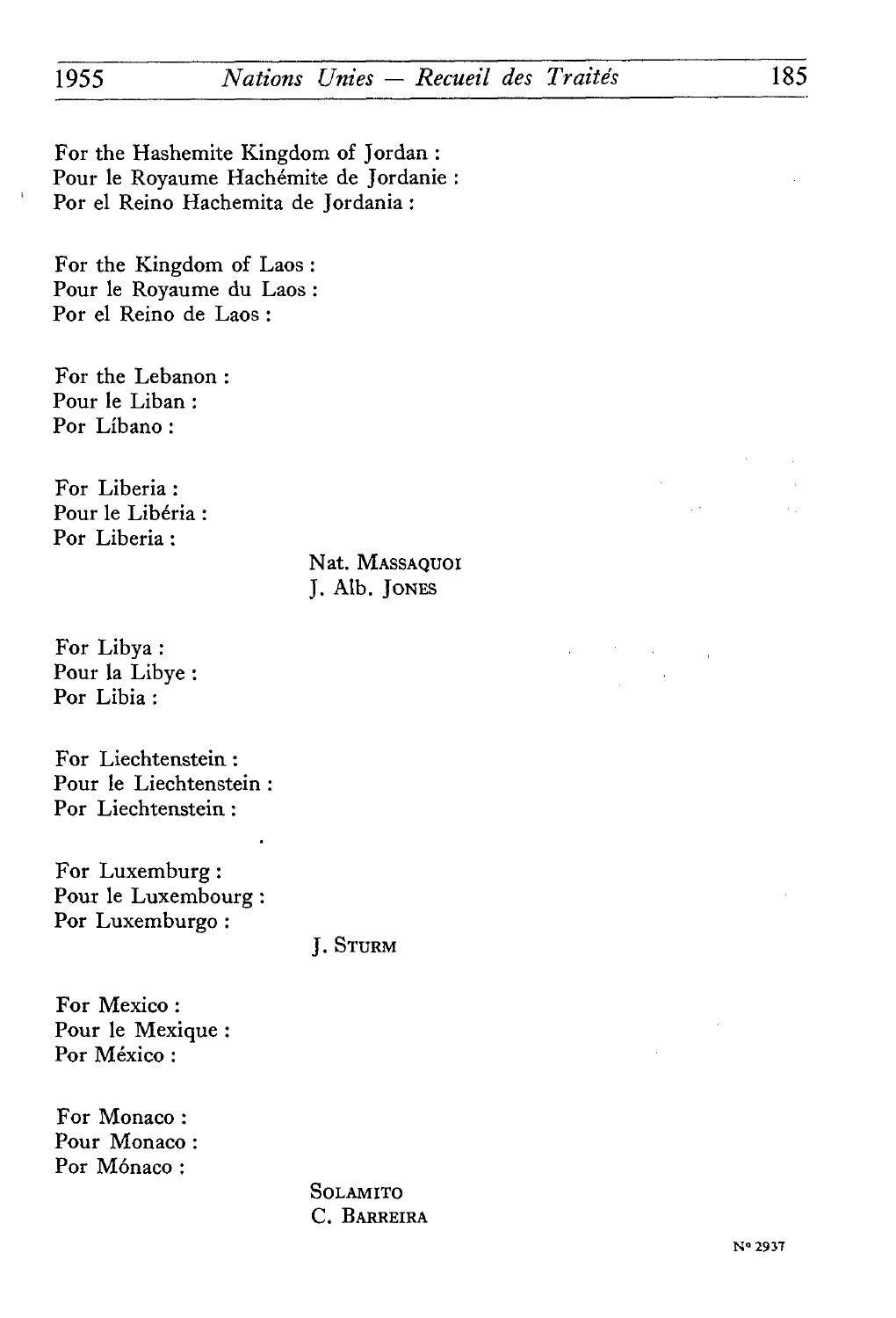For Nepal : Pour le Népal Por Nepal :

For Nicaragua : Pour le Nicaragua : Por Nicaragua :

# MULLHAUPT

For Norway : Pour la Norvège : Por Noruega :

## Eilif MOE

For New Zealand : Pour la Nouvelle-Zélande Por Nueva Zelandia :

For Pakistan : Pour le Pakistan Por Pakistán:

For Panama : Pour le Panama Por Panamá:

For Paraguay : Pour le Paraguay : Por Paraguay :

For the Netherlands : Pour les Pays-Bas : Por los Paises Bajos : No. 2937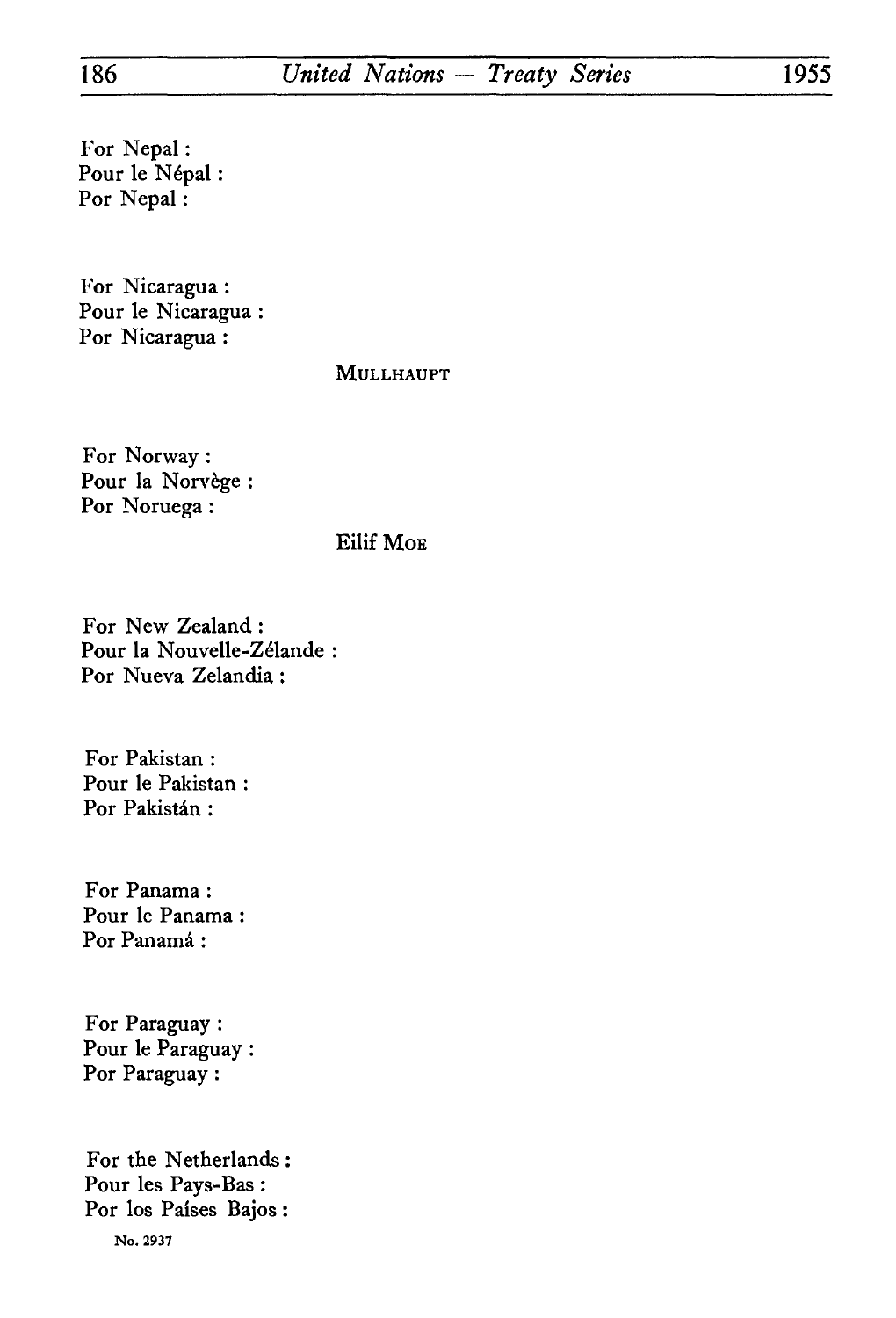For Peru : Pour le Pérou : Por Perú :

> V. GARCÎA CALDERÔN *[2 December 1952 — 2 décembre 1952]*

For the Republic of the Philippines : Pour la République des Philippines : Por la Repûblica de Filipinas :

For the Republic of Poland : Pour la République de Pologne : Por la Repûblica de Polonia :

For Portugal : Pour le Portugal : Por Portugal :

> Júlio DANTAS José GALHARDO

For the Rumanian People's Republic : Pour la République populaire roumaine : Por la Repûblica Popular de Rumania :

For thé United Kingdom of Great Britain and Northern Ireland : Pour le Royaume-Uni de Grande-Bretagne et d'Irlande du Nord : Por el Reino Unido de la Gran Bretana e Irlanda del Norte :

J. L. BLAKE

For the Republic of San Marino : Pour la République de Saint-Marin : Por la Repûblica de San Marino :

> *ad referendum*  Dr. B. LIFSCHITZ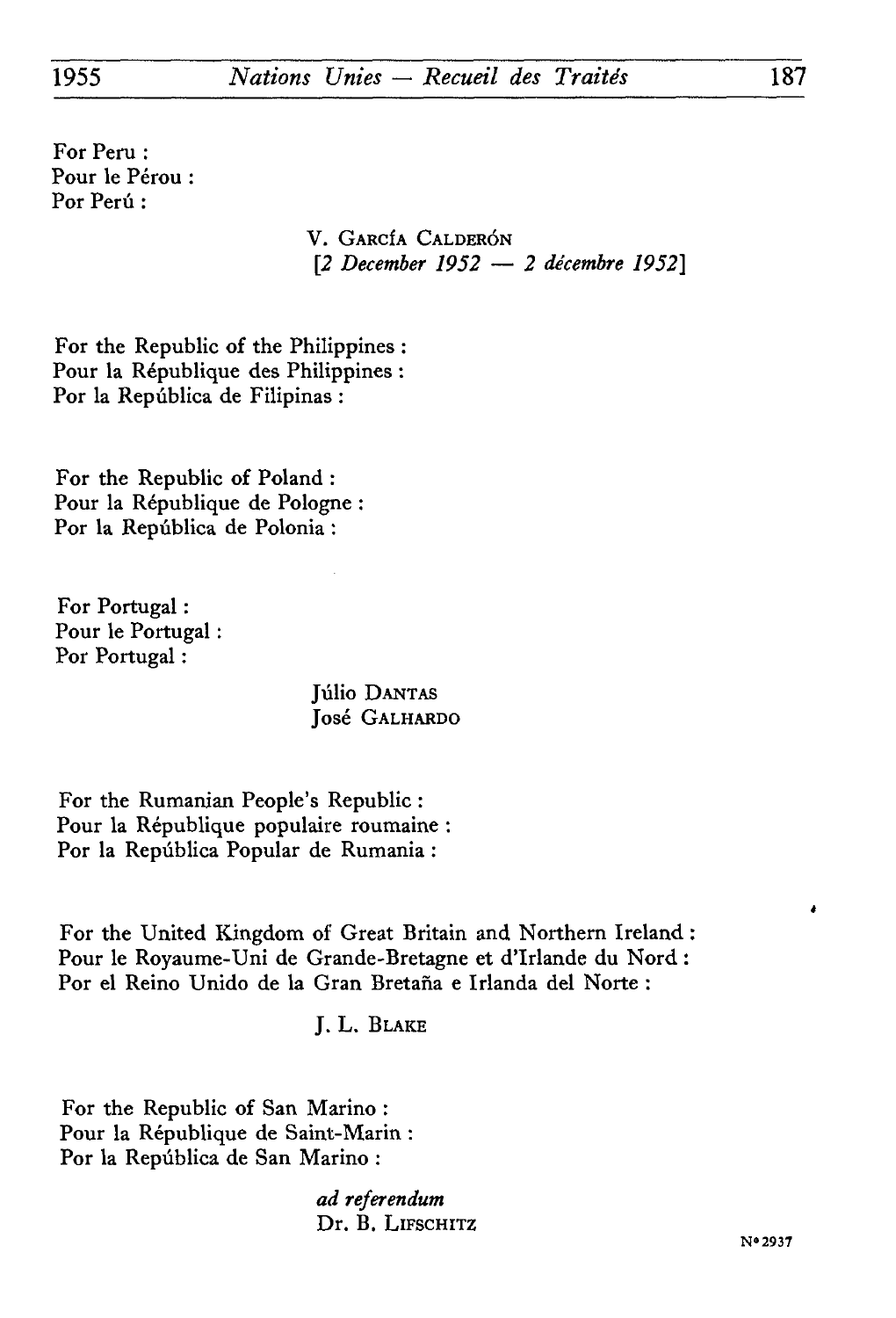For the Holy See : Pour le Saint-Siège : For la Santa Sede :

> Ch. COMTE J. Paul BUENSOD

For Sweden : Pour la Suède : For Suecia :

> Sture PETRÉN Erik HEDFELDT

For the Confederation of Switzerland : Pour la Confédération suisse : Por la Confederación Helvética :

> Plinio BOLLA Hans MORF Henri THÉVENAZ

For the Republic of Syria : Pour la République syrienne For la Repûblica de Siria :

.For Czechoslovakia : Pour la Tchécoslovaquie For Checoeslovaquia :

For Thailand : Pour la Thaïlande For Thailandia :

For Turkey : Pour la Turquie For Turquia : **No. 2937**